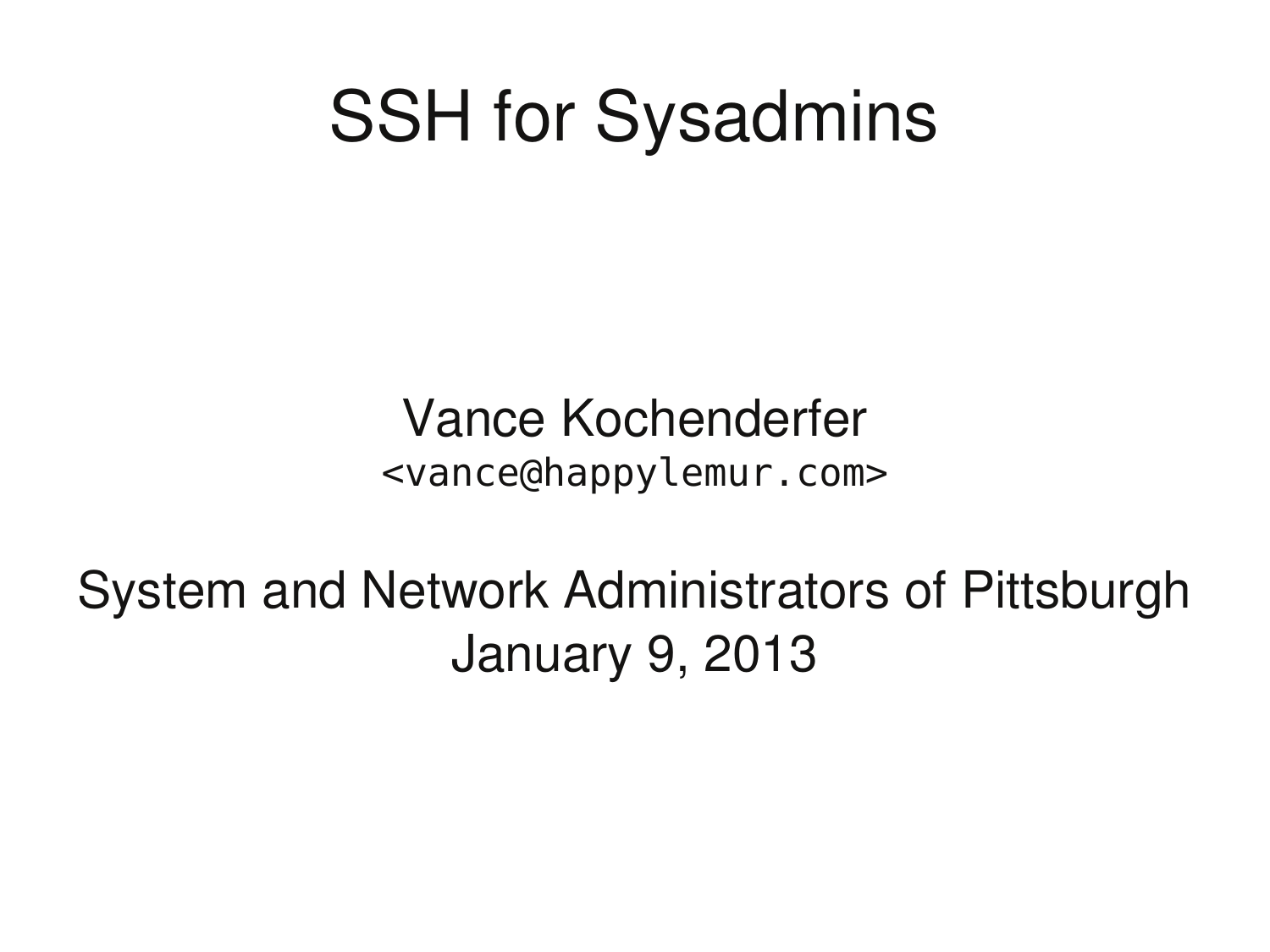# Things That *Won't* Be Covered

- Remote interactive logins
- Copying files with scp/sftp
- Password authentication
- Verifying host keys
- Implementations other than OpenSSH (PuTTY is a popular client for Windows that also works on Linux)
	- http://www.chiark.greenend.org.uk/~sgtatham/putty/
- Setting up VPNs
- Authentication agents (ssh-agent)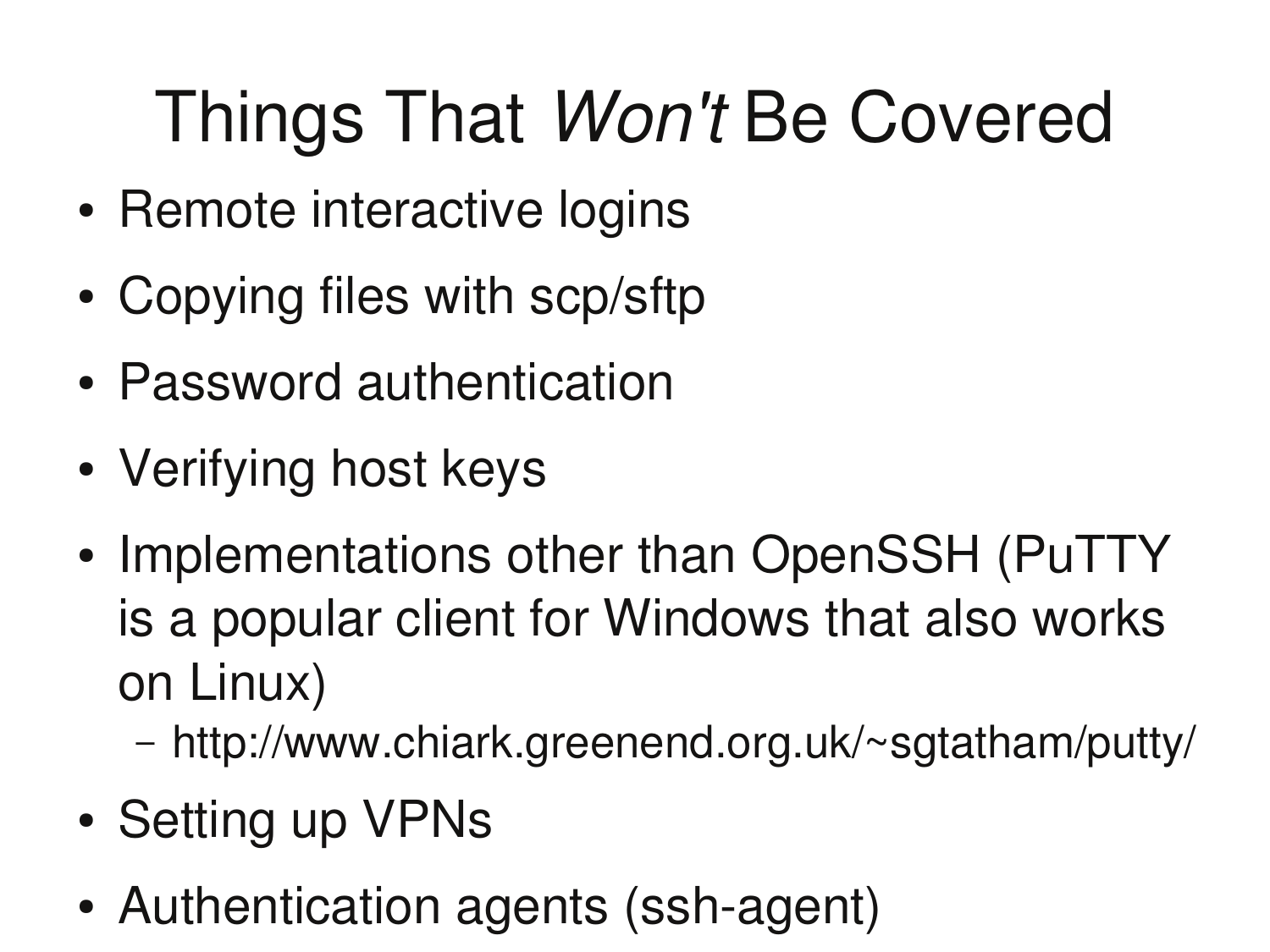## What is ssh?

- A mechanism to establish a network connection that:
	- Authenticates the local user to the remote machine
	- Authenticates the remote machine to the local user
	- Is strongly encrypted
- ...this connection can carry arbitrary data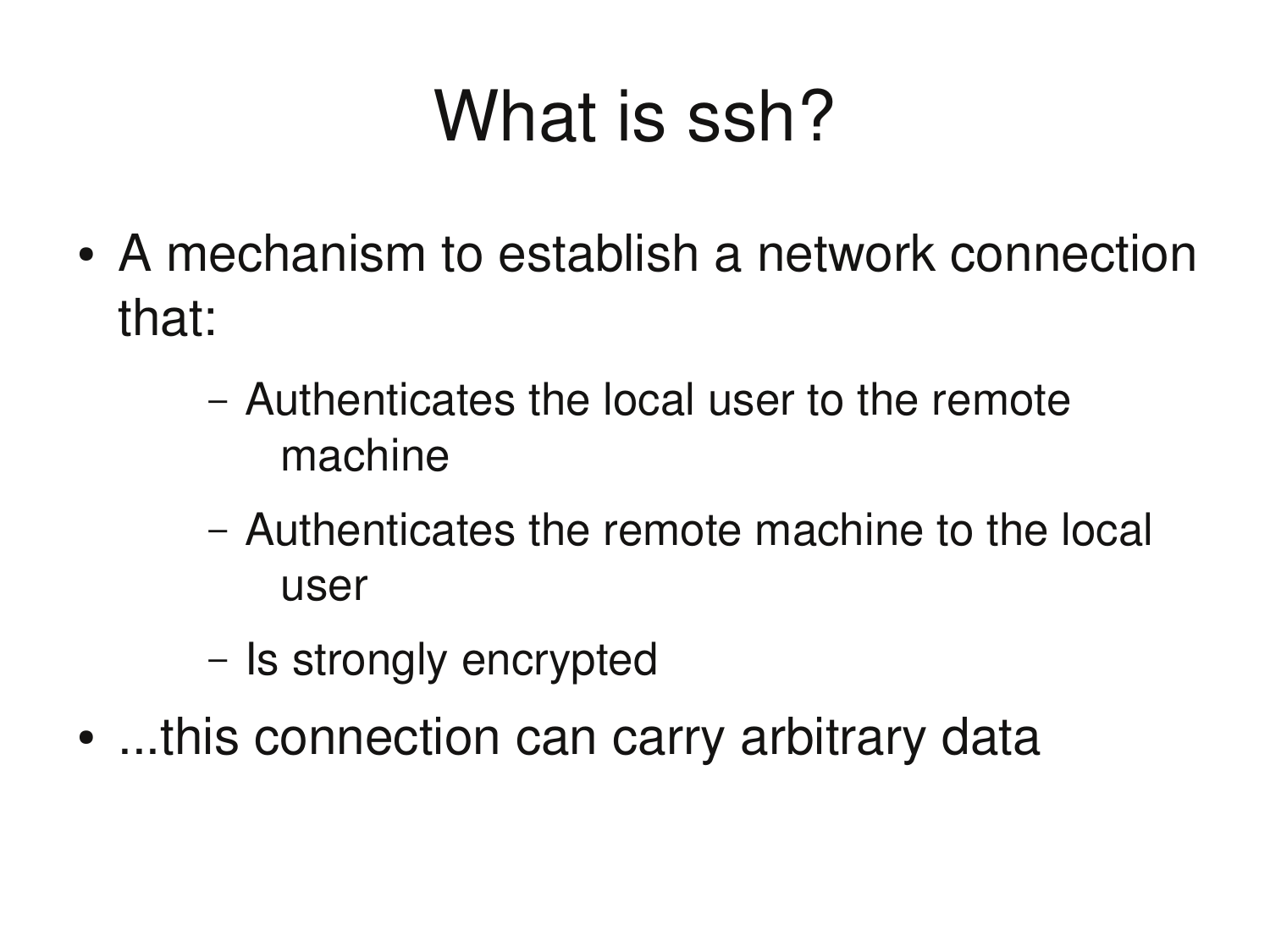## Tunneling: Local -> Remote

- -L [bind\_addr:]port:host:host\_port
	- bind\_addr local address to bind to (localhost [the default] for loopback only,  $*$  for all interfaces)
	- port local port number to listen on
	- host remote host to target (does not need to be the same machine receiving the SSH connection)
	- host\_port port number on remote host to target
- Note that only TCP (not UDP) is supported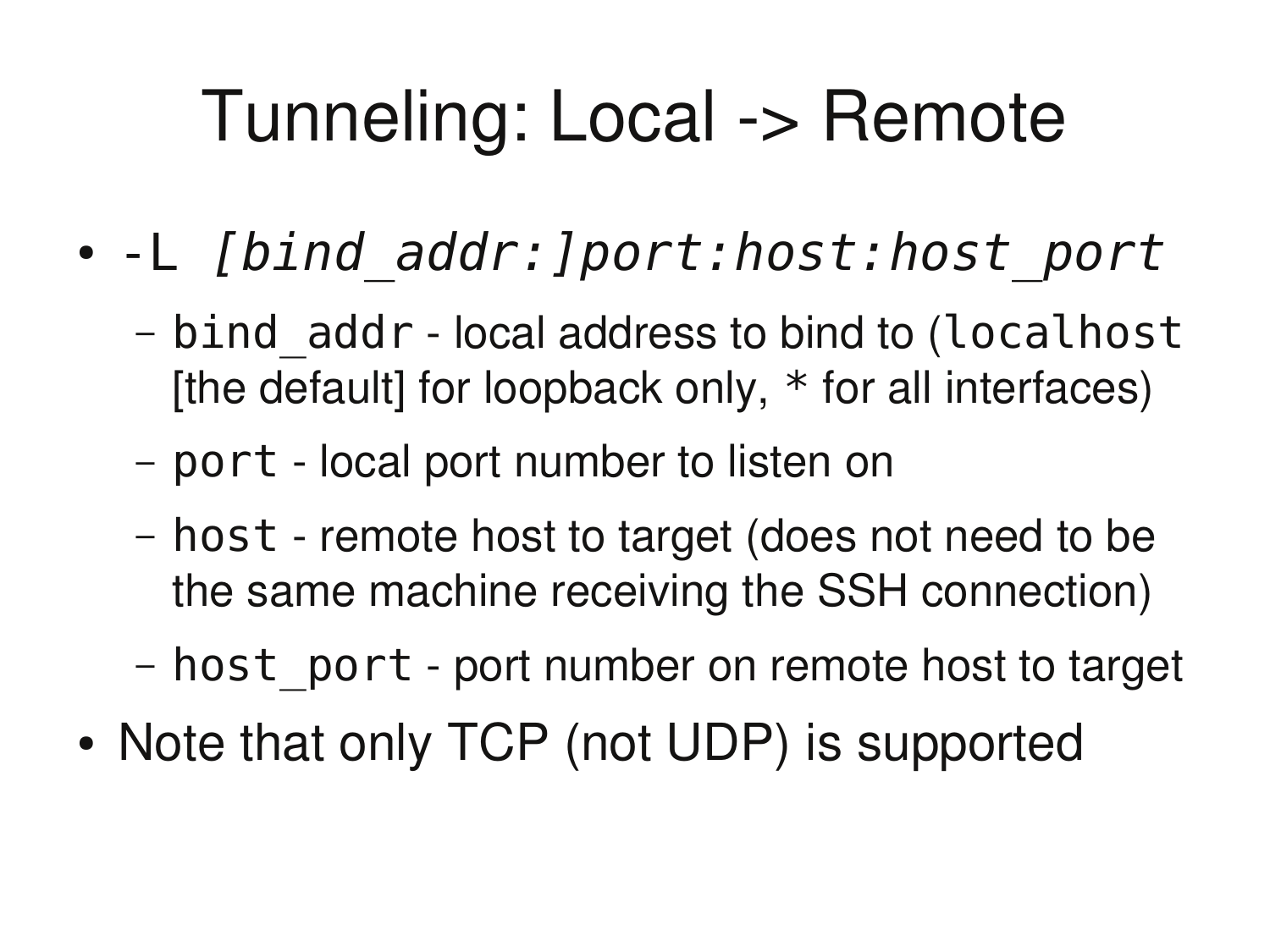### Tunneling: Local -> Remote (2)

 $\bullet$  -L 3306: localhost: 3306

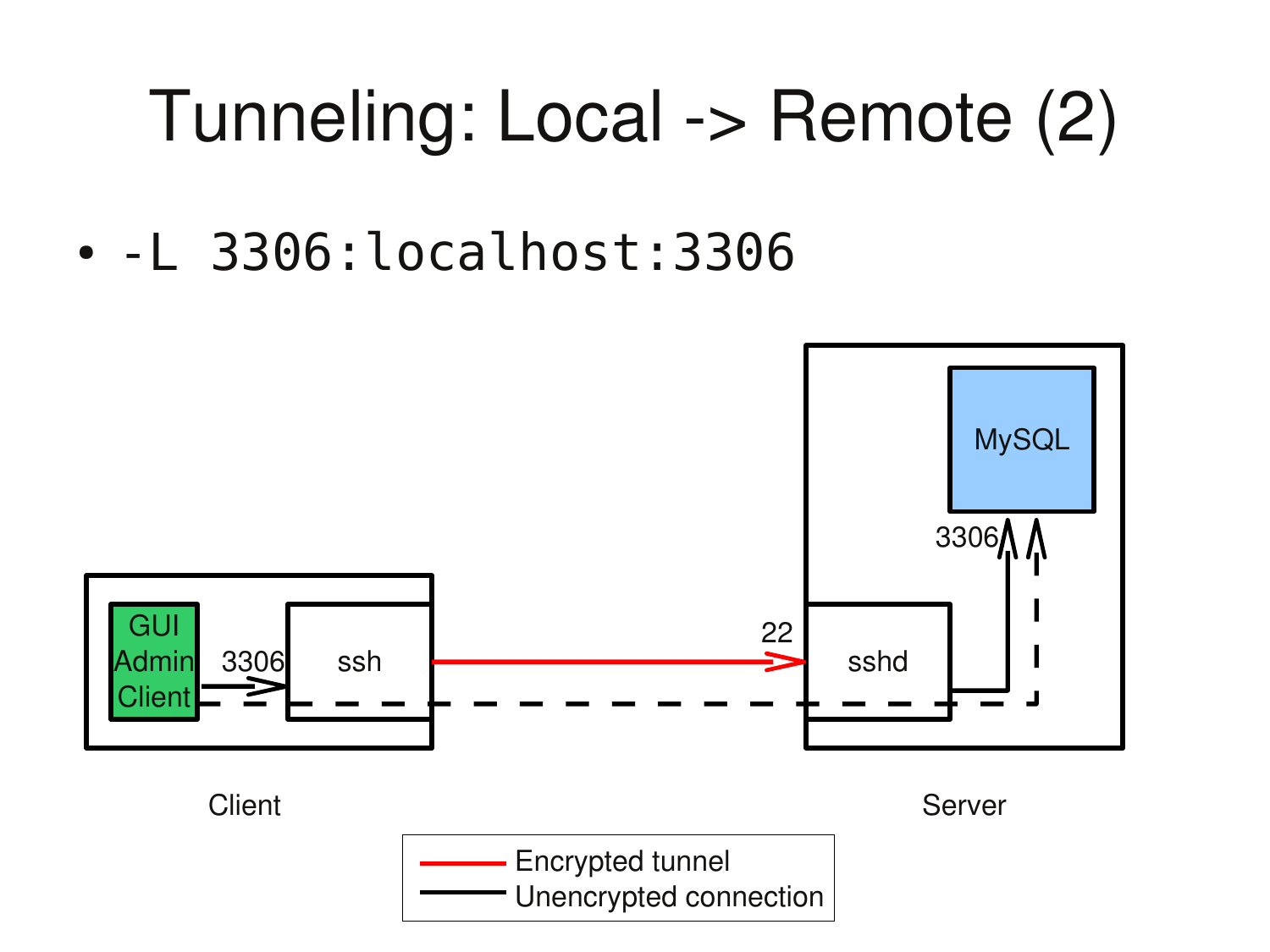## Tunneling: Local -> Remote (3)

- $\bullet$  -L 8080: localhost: 80
- Apache config:

8080

<Location /fooadmin> DocumentRoot /path/to/foo Order Allow, Deny Allow from 127.0.0.0/8 ::1 </Location>



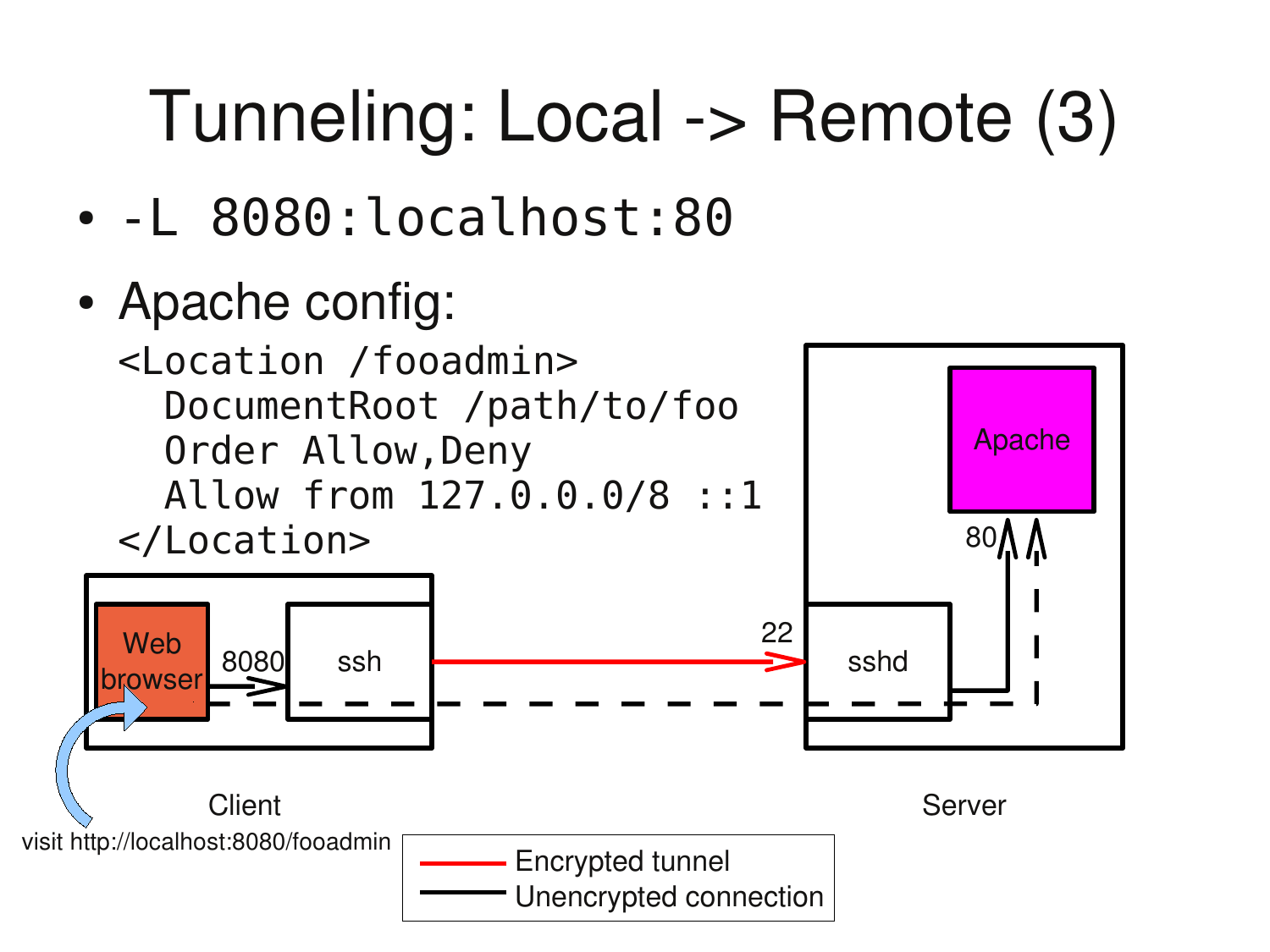## Tunneling: Local -> Remote (4)

• -L 25:mail.example.com:25



Client Server

Note: root-level access on client needed to bind ports  $<$  1024

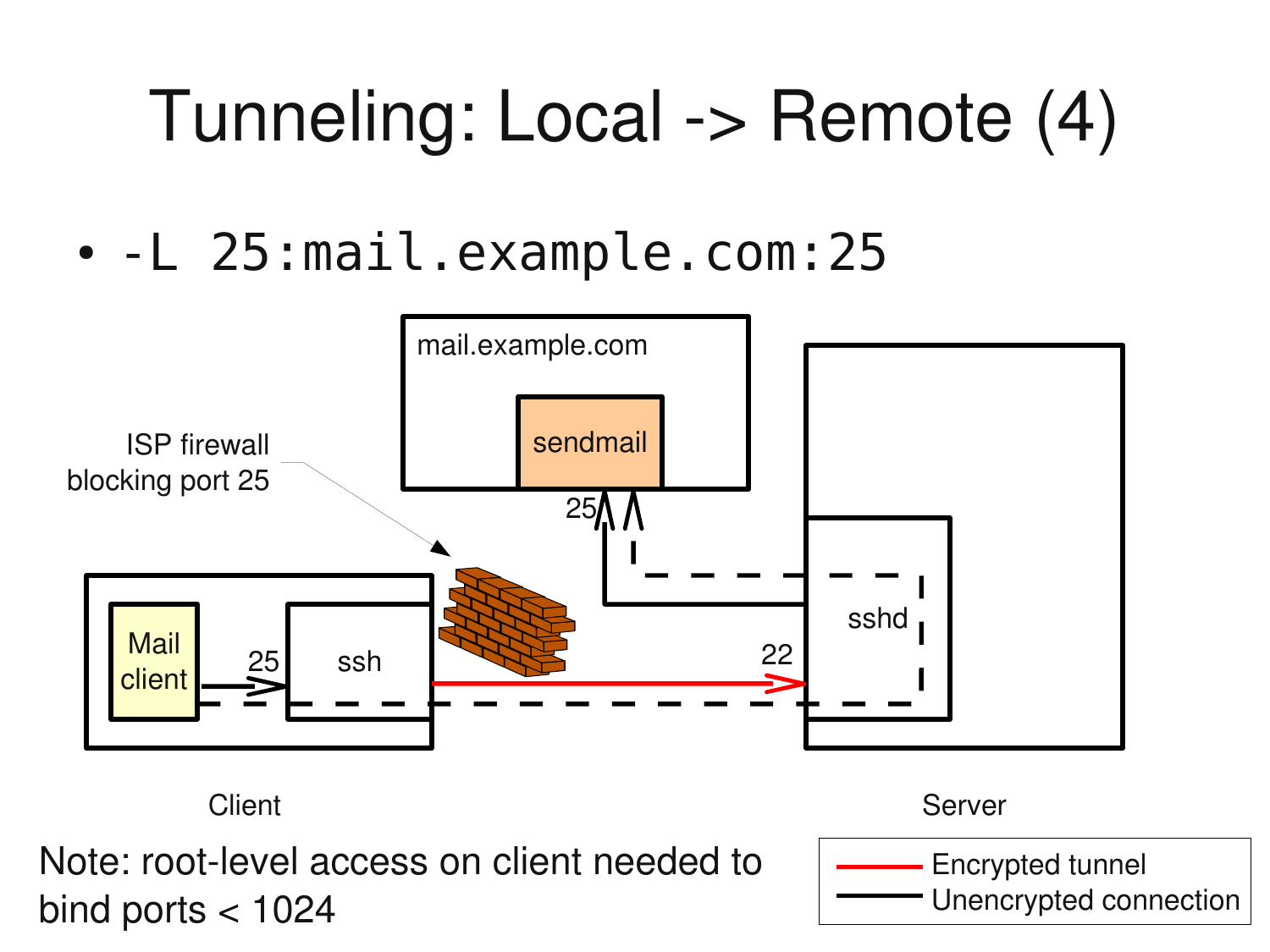## Tunneling: Remote -> Local

- -R [bind\_addr:]port:host:host\_port
	- bind\_addr remote address to bind to (localhost [the default] for loopback only,  $*$  for all interfaces)
	- port remote port number to listen on
	- host host to target (does not need to be the same machine initiating the SSH connection)
	- host\_port port number on target host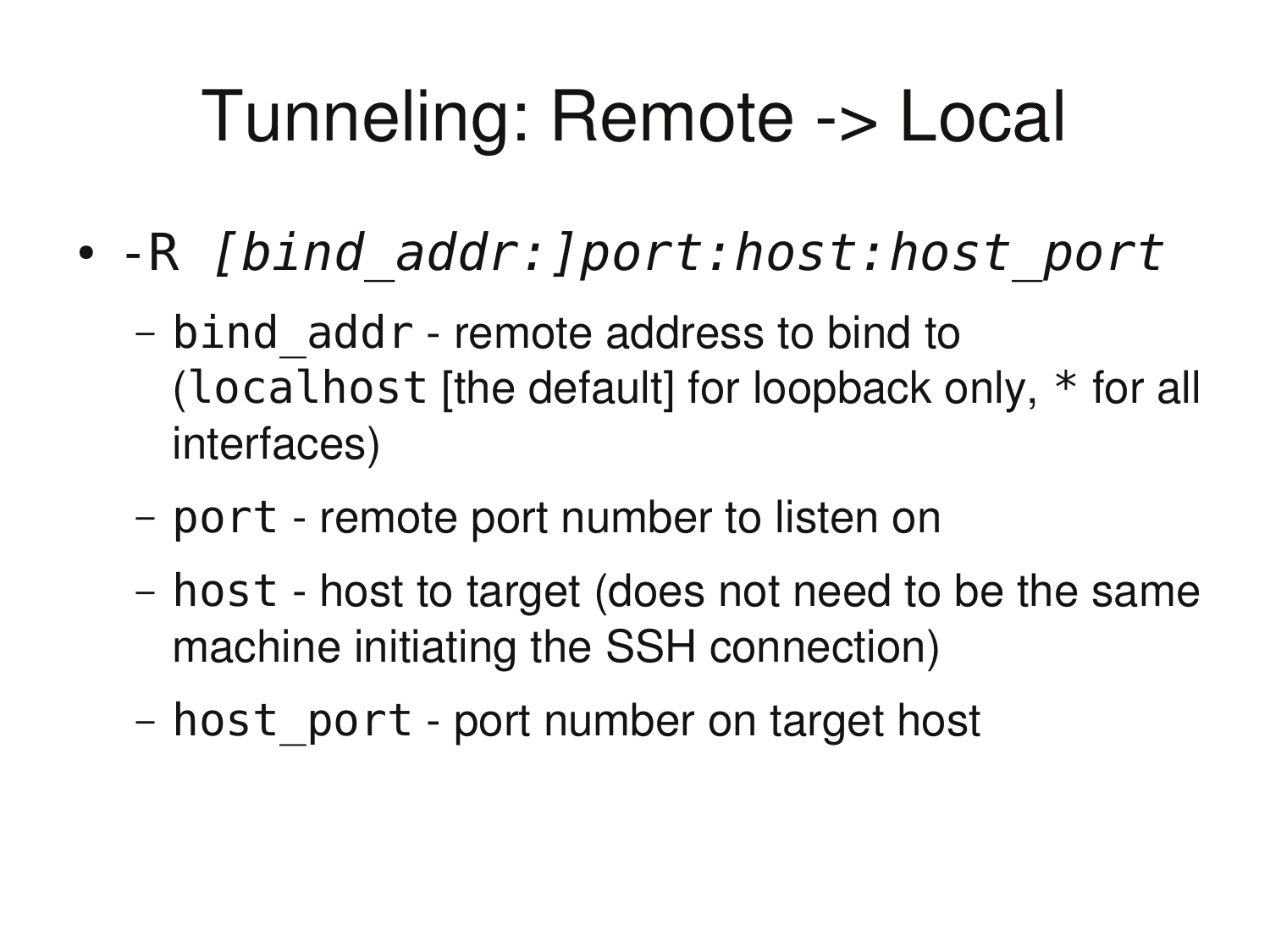#### Tunneling: Remote -> Local (2)

•  $-R$   $'*.25:localhost:25'$ 



Client Server

Note: root-level access on server needed to bind ports < 1024

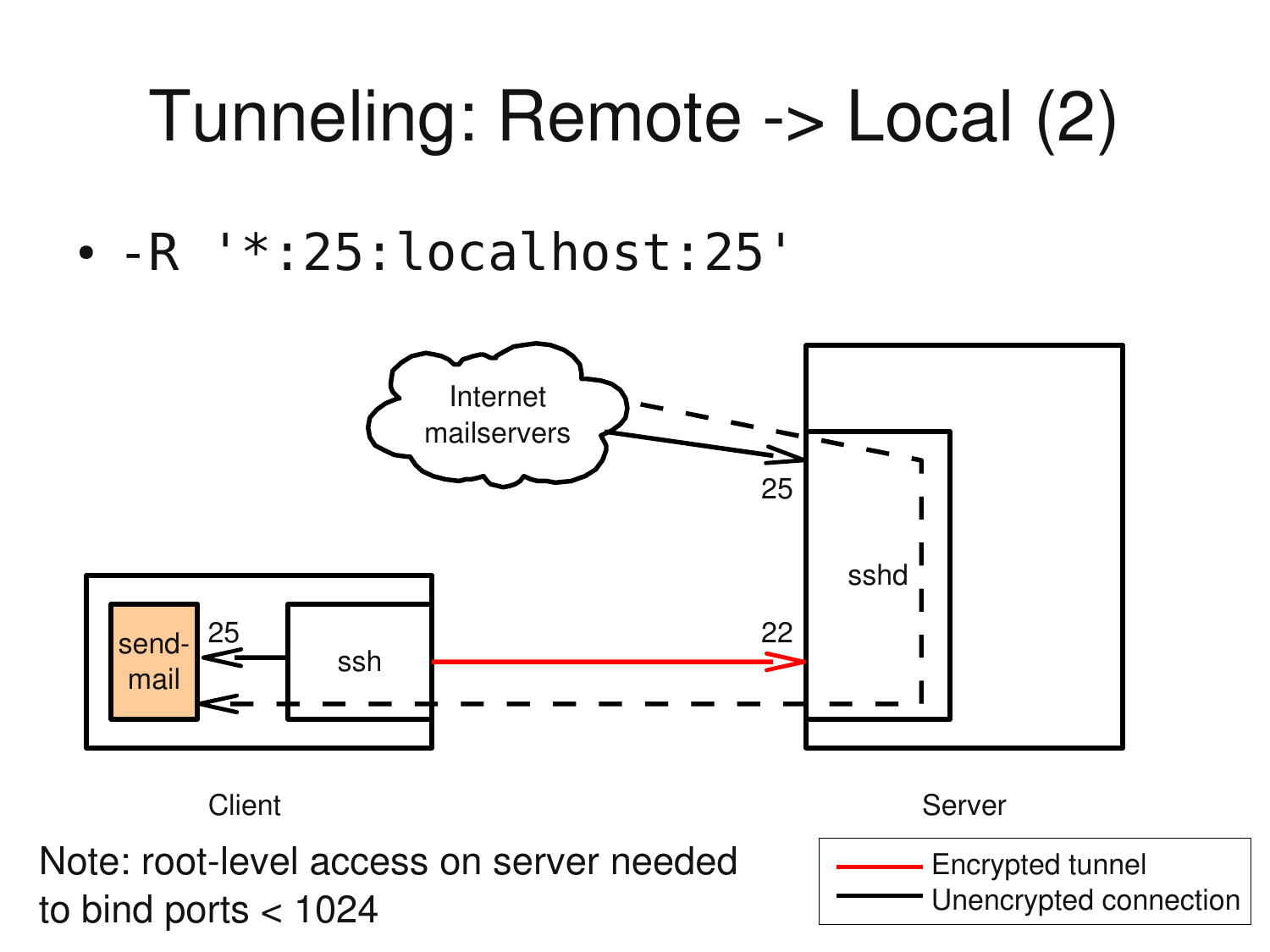

- X is an inherently network-aware protocol, but can be a pain to set up correctly and securely
- X forwarding between two machines as easy as adding - X to the SSH command line (or option ForwardX11 yes)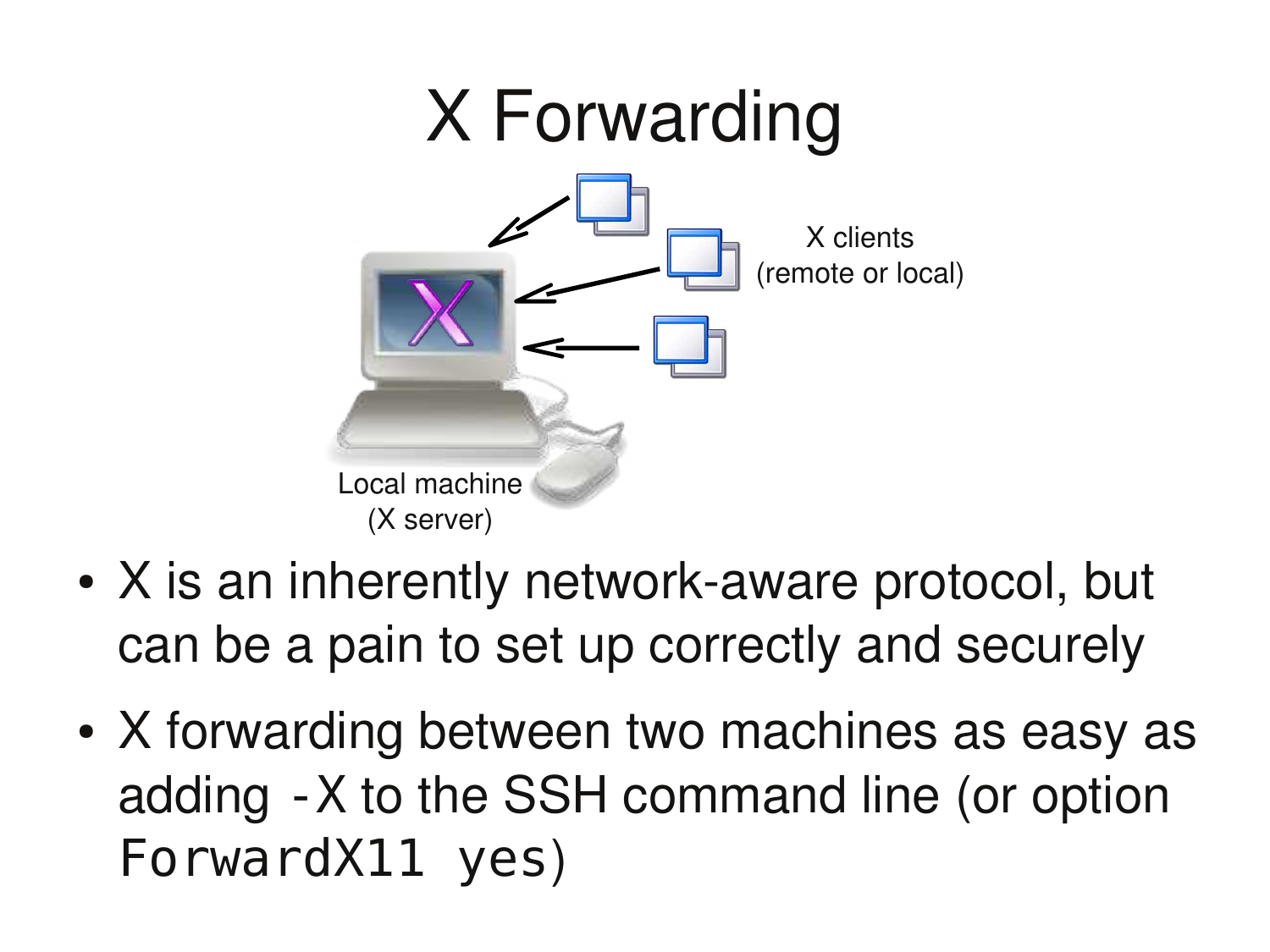## X Forwarding (2)



Local and the contract of the contract of the contract of the Remote

- Sets up fake X server on remote host which clients can connect to, \$DISPLAY is auto-set
- Using compression (-C or Compression yes) is often helpful
- X protocol not very efficient over long distances; something like NX, VNC, or RDP better for frequent use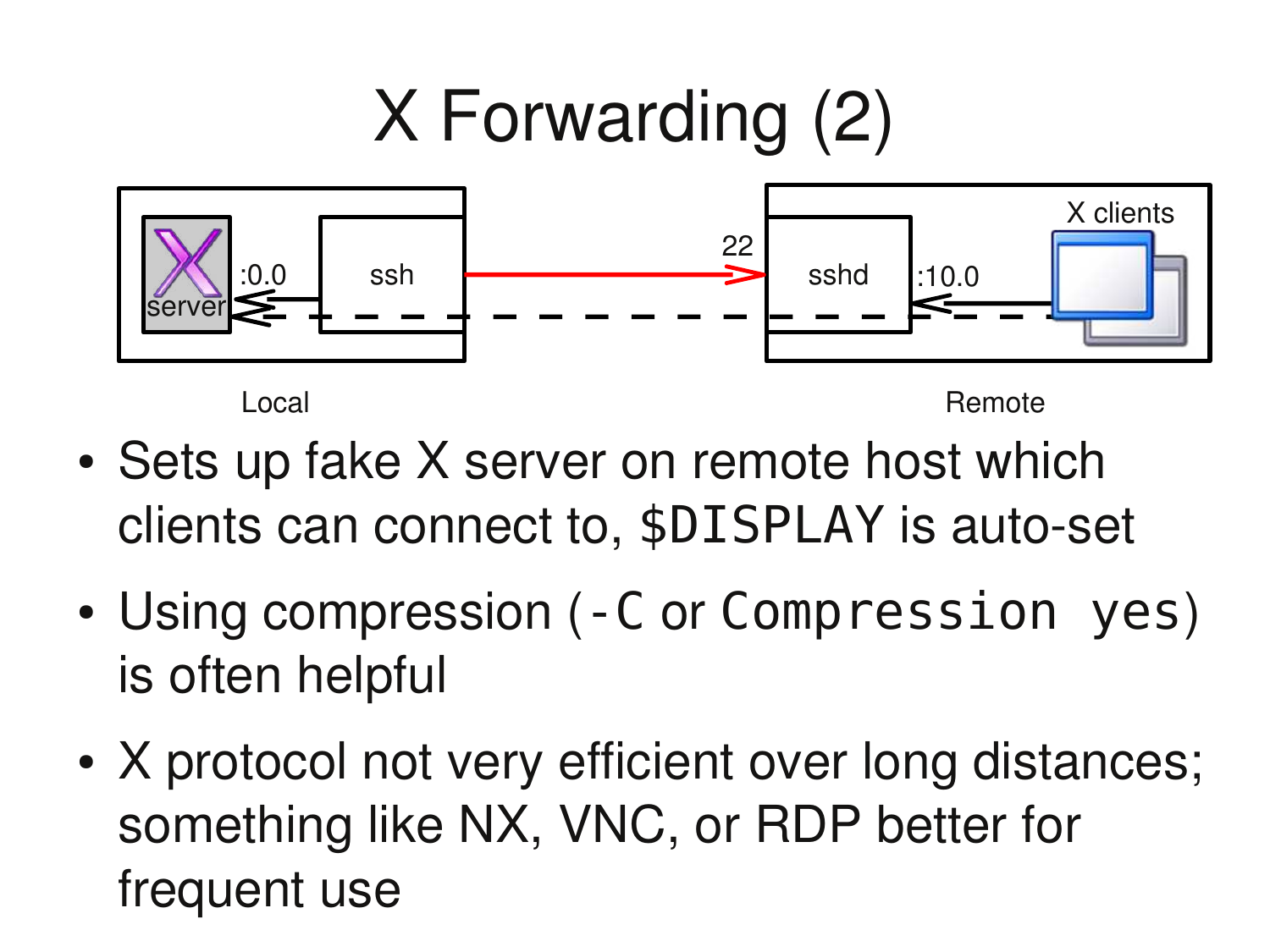# SOCKS proxy (dynamic forwarding)

- -D [bind\_addr:]port
	- bind\_addr local address to bind to (localhost [the default] for loopback only,  $*$  for all interfaces)
	- port local port number to listen on (1080 is IANAassigned port for SOCKS)
- Saves having to configure port numbers
- But, applications need to support and be configured to use SOCKS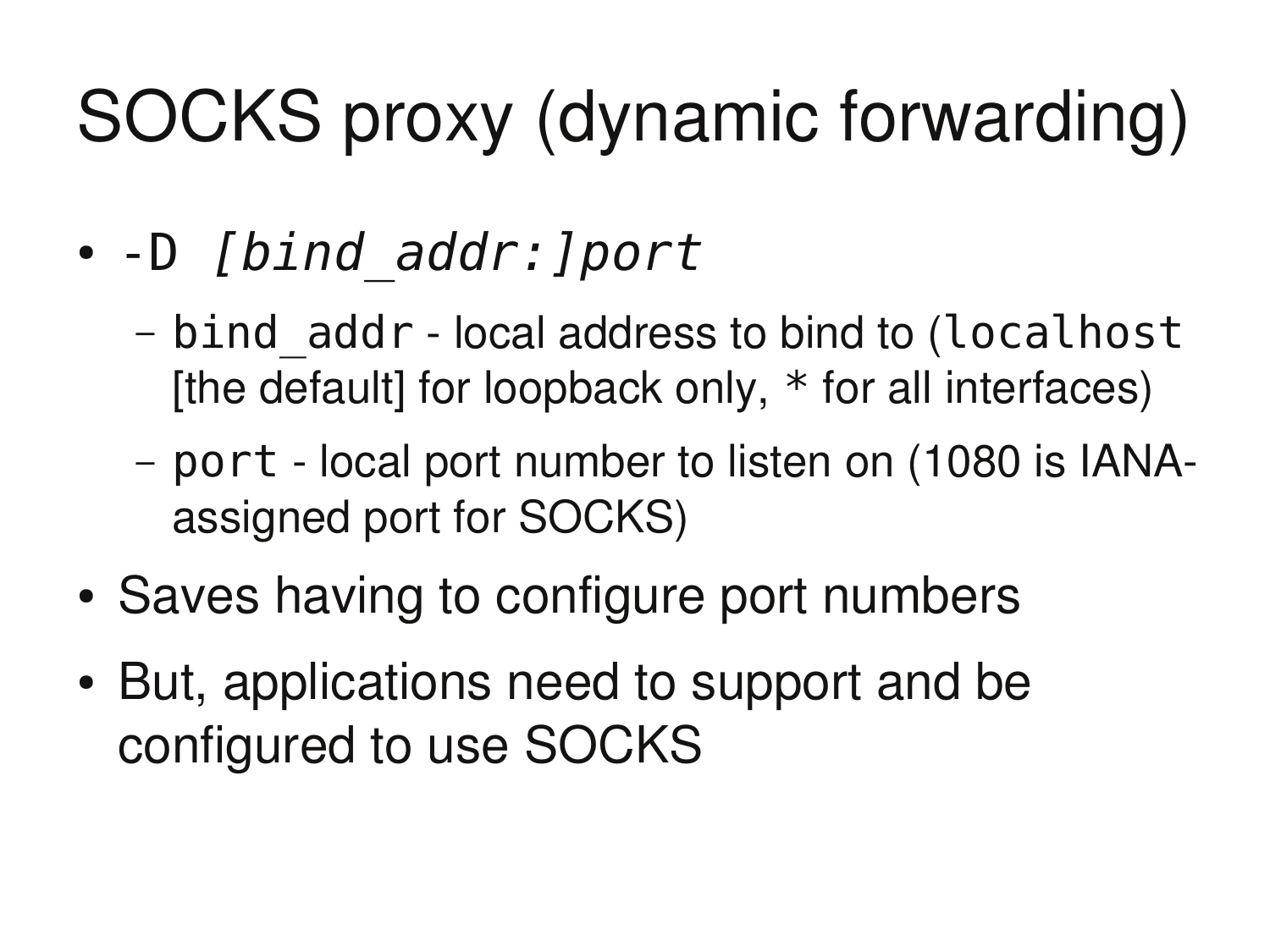## Public Key Authentication

- Symmetric vs. asymmetric ciphers
	- Symmetric (aka shared secret): sender uses a key to encrypt, receiver uses same key to decrypt
	- Asymmetric: sender uses one key (public) to encrypt, receiver uses a different key (private) to decrypt
		- Public and private keys are mathematically related, but figuring out the private key is computationally hard
		- OK for everyone to know the public key, but the private key must be protected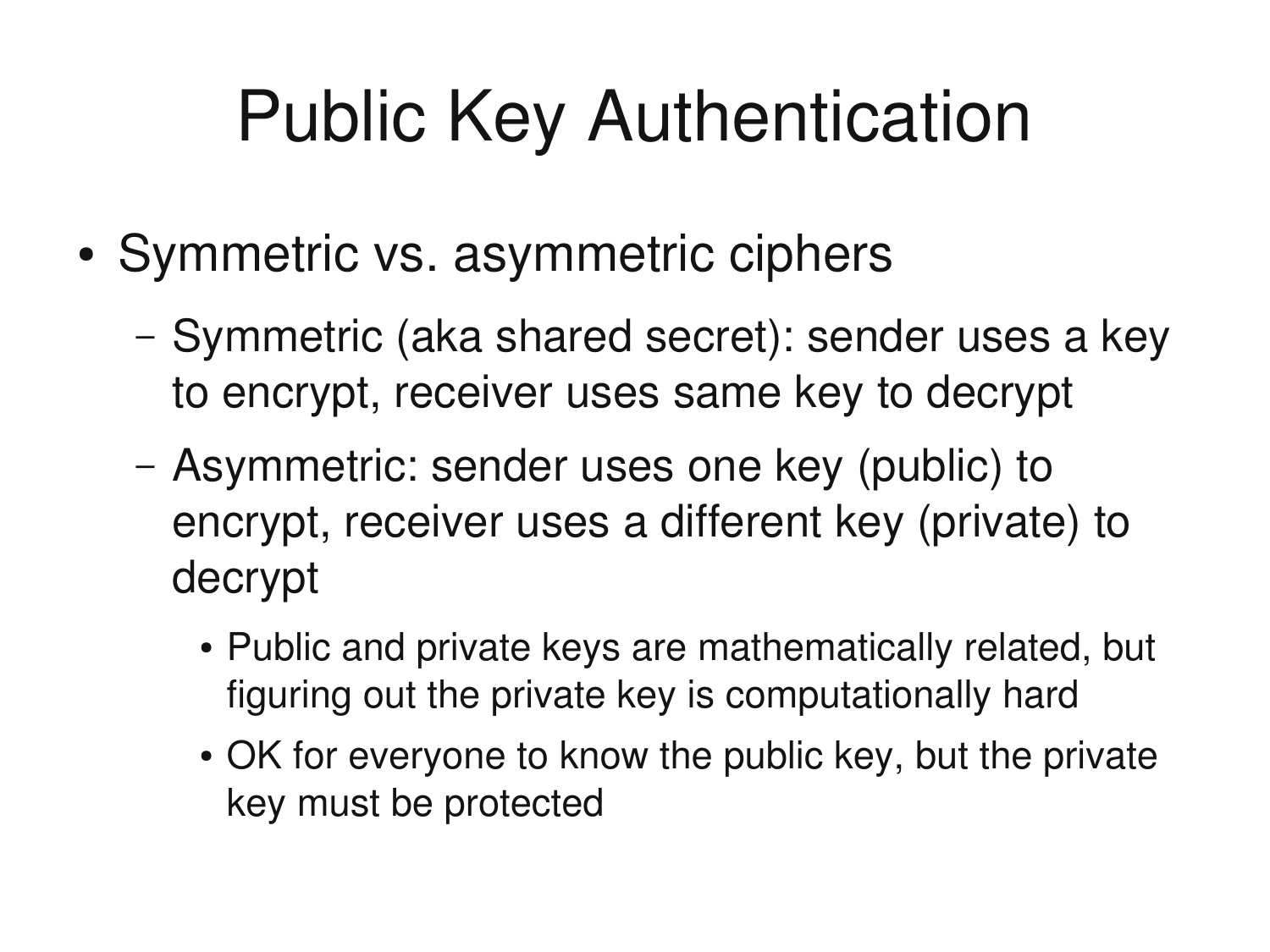# Public Key Authentication (2)

- Security advantages
	- With password authentication, plaintext password is made known to the remote host
		- Could be used to attack other systems where you've reused the same password
		- kernel.org compromise: http://lwn.net/Articles/464233/
	- With public key authentication, private keys are never transmitted to the remote host
	- Even if server is compromised, attacker cannot impersonate you
		- But anyone who obtains your private key and passphrase can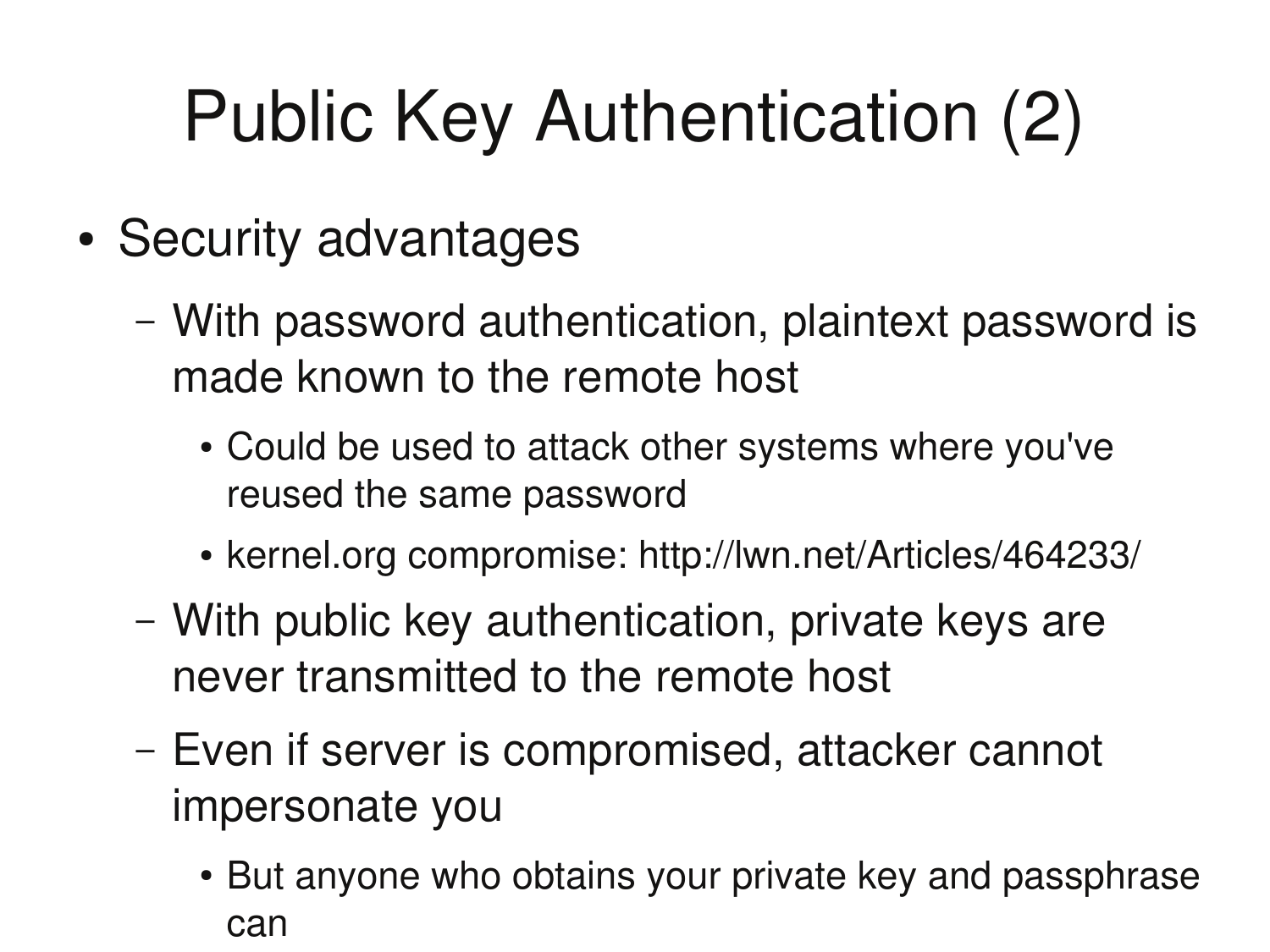# Public Key Authentication (3)

- Setting up
	- Generate private/public key pair: ssh-keygen
	- Set a passphrase for private key
		- Except when unattended logins are needed; in such cases, should place restriction on key
		- - 0 force command="command"
		- · 0 source-address=address list
	- Copy public key to  $\sim$ /.ssh/authorized\_keys on target host (can use  $ssh-copy-id *userQhost*$ )
	- OpenSSH key formats differ from other implementations; ssh-keygen and puttygen can convert between them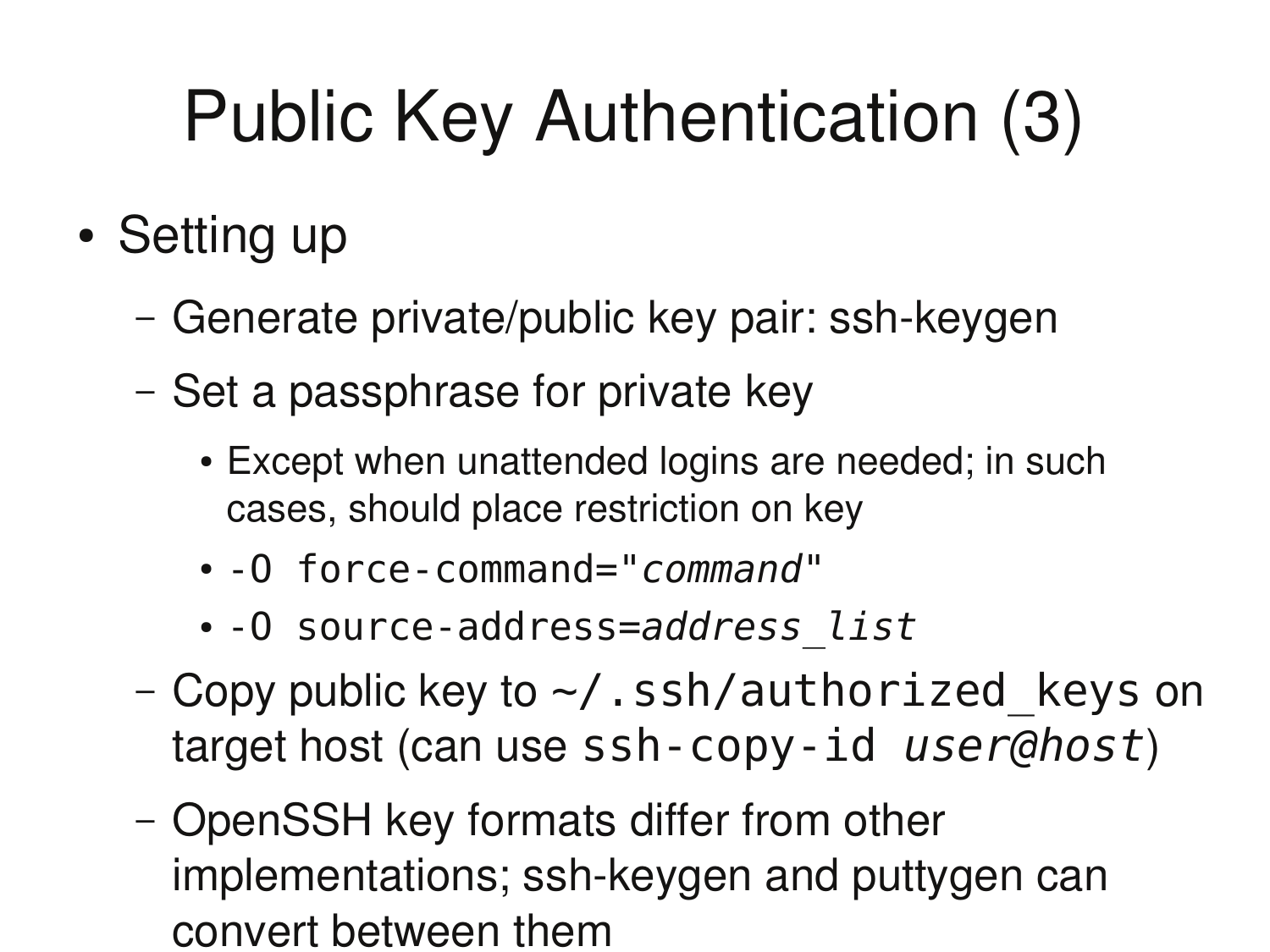# Host Configuration Options

- Specified in /etc/ssh/sshd\_config
- PermitRootLogin value
	- yes allow any login method (default)
	- without-password don't accept password auth\*
	- forced-commands-only-pubkey w/-0 command
	- no root cannot log in (use su or sudo)

\*This does *not* mean "public keys only" (more on this later)

- Why disable root password login?
	- Opportunistic password guessing targets root
		- 26% of attempts in http://people.clarkson.edu/~owensjp/pubs/leet08.pdf
		- 50%+ of attempts on WPLUG server
	- No other account gets even 5% of attempts
		- Protect servers using fail2ban or denyhosts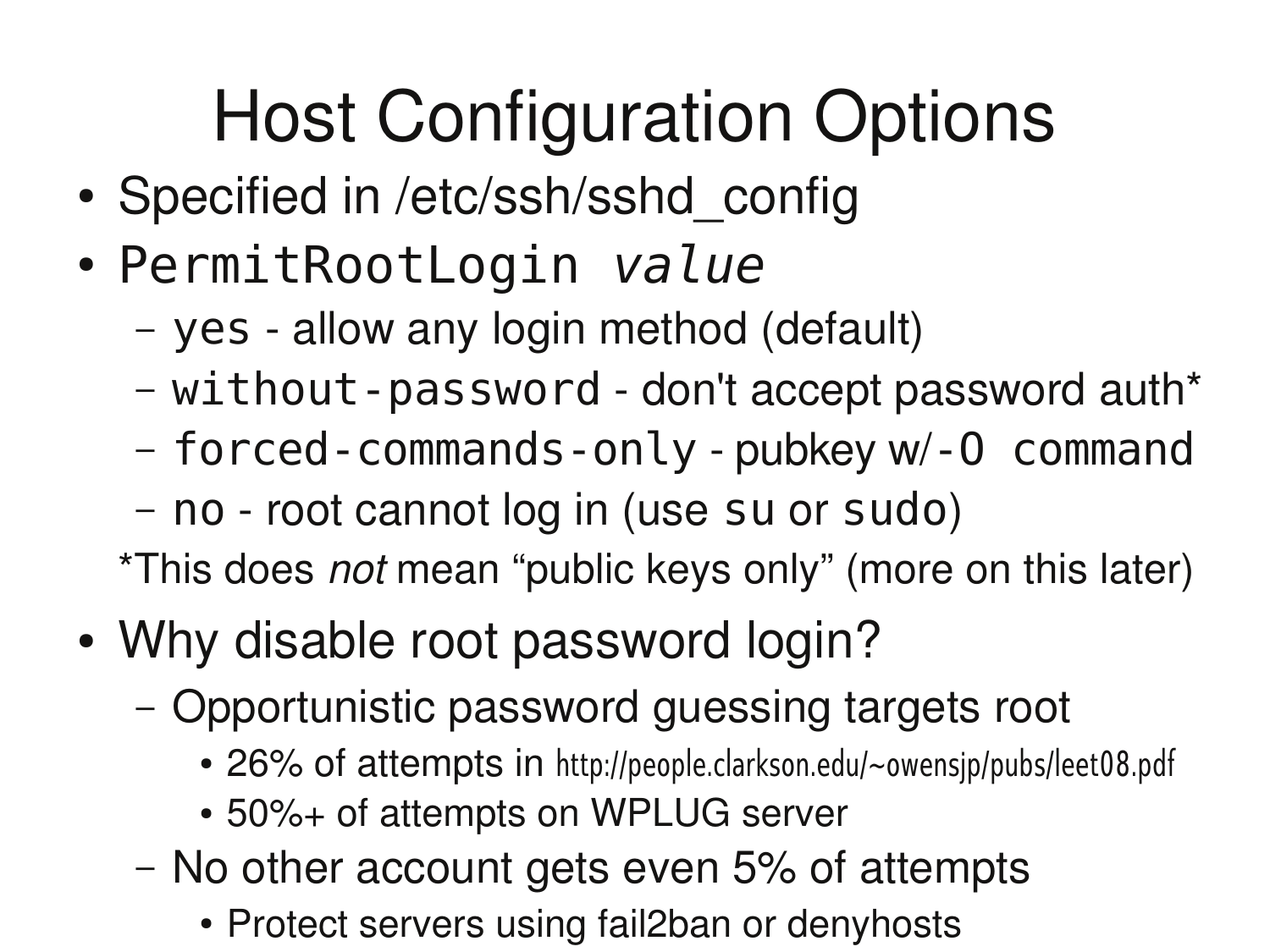# Host Configuration Options (2)

- Port number port to listen on (default 22)
	- Not really a security measure
- ListenAddr *host*|*IP* address[:port]  $|: port$  (default all local addresses)
- Match User Group | Host | Address value[, value...]
	- Can set custom options when the specified conditions are met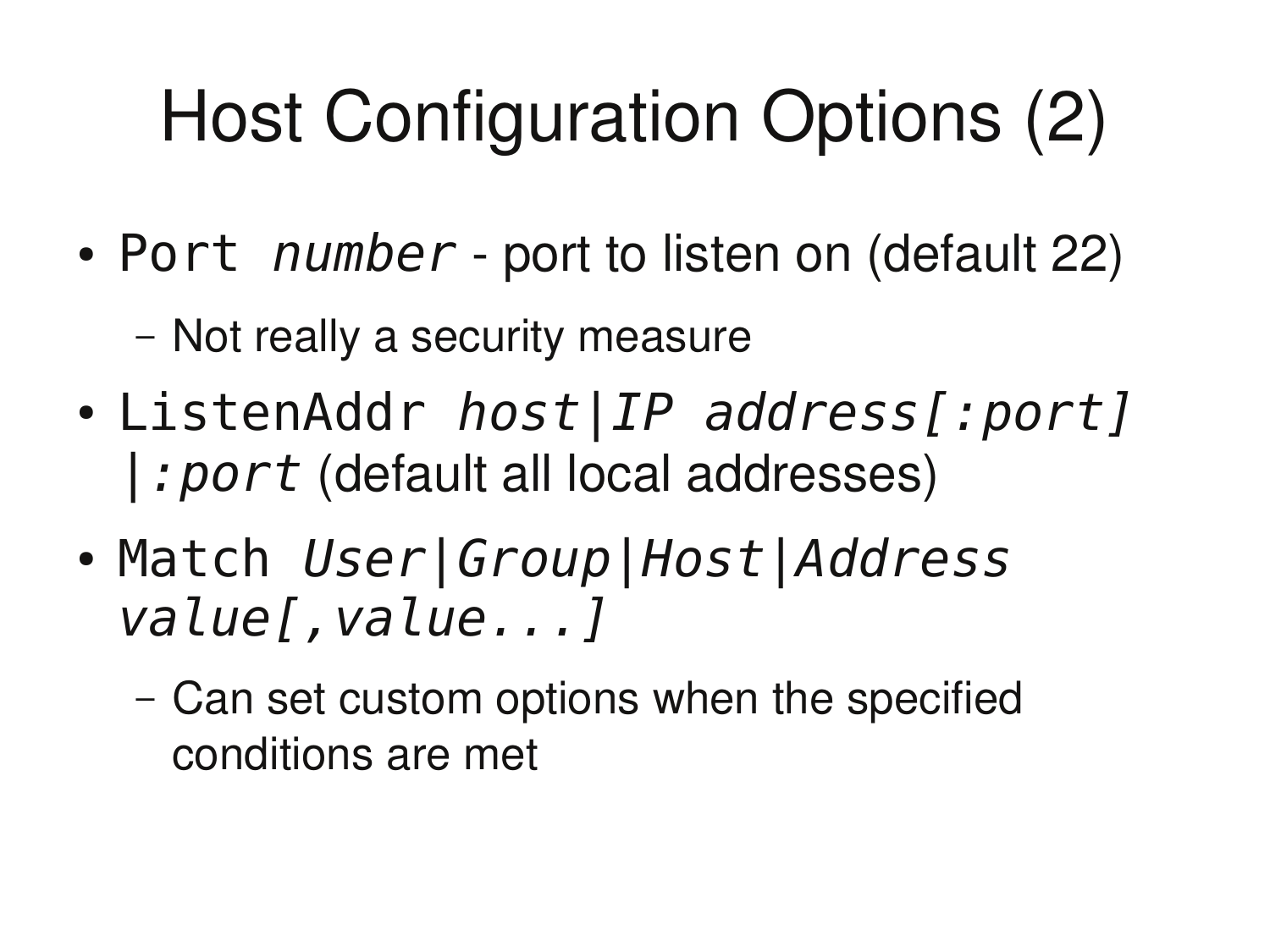# Host Configuration Options (3)

 Example: allow root to only log in from certain hosts and only with public key

PermitRootLogin yes Match Address !10.0.0.0/8 PermitRootLogin no Match User root Protocol 2 GSSAPIAuthentication no HostbasedAuthentication no ChallengeResponseAuthentication no PasswordAuthentication no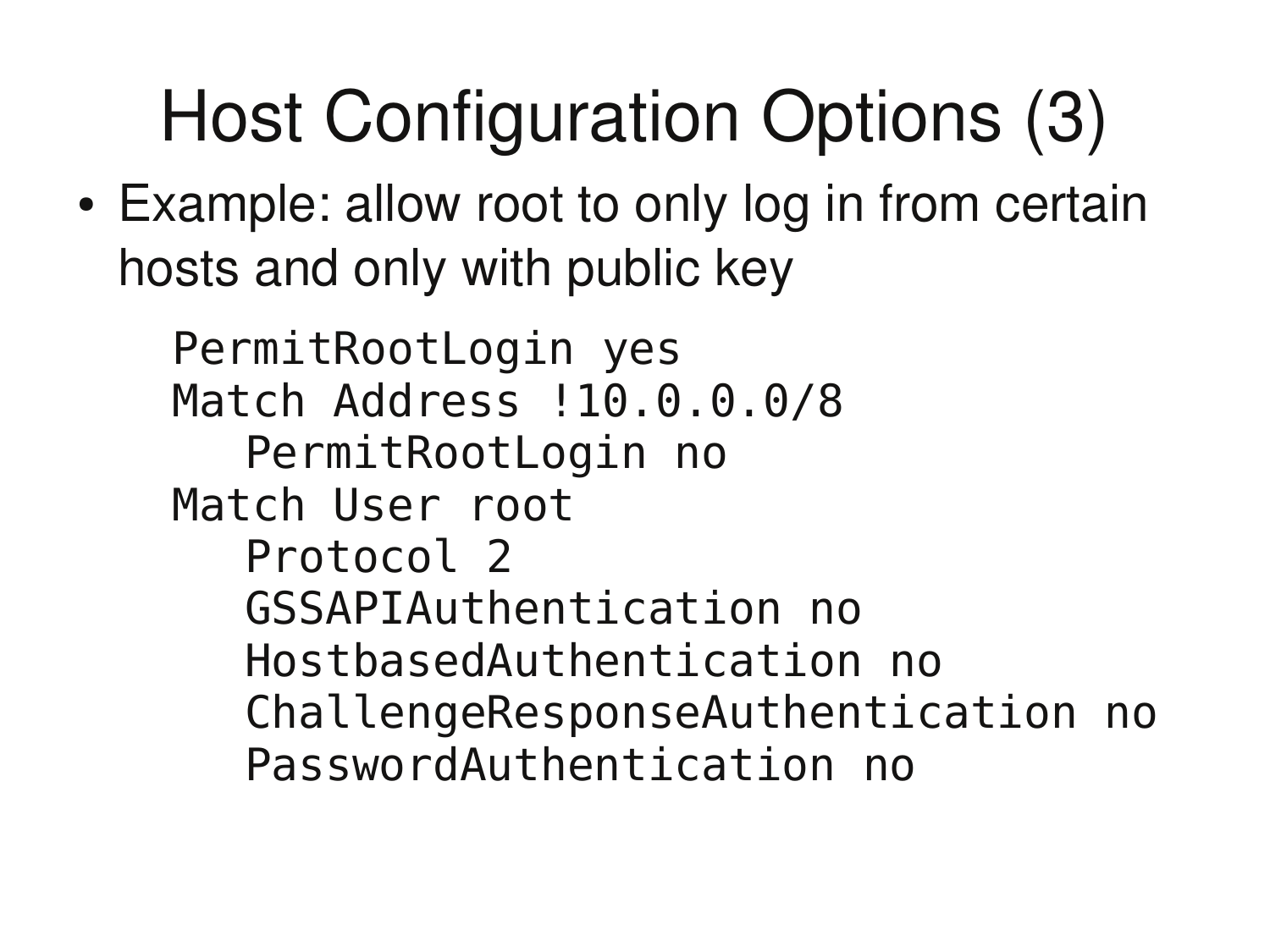## Client Configuration Options

- Specified on command line with -o (e.g., -o "Compression no"), ~/.ssh/config, /etc/ssh/ssh\_config
	- Behavior is controlled by the *first* specified value
- Protocol, \*Authentication, Port, Ciphers same as host options
	- Except that when multiple values are specified, they are tried in order (e.g.,  $Protocol$   $2$ ,  $1$  is different from  $Protocol$  1, 2)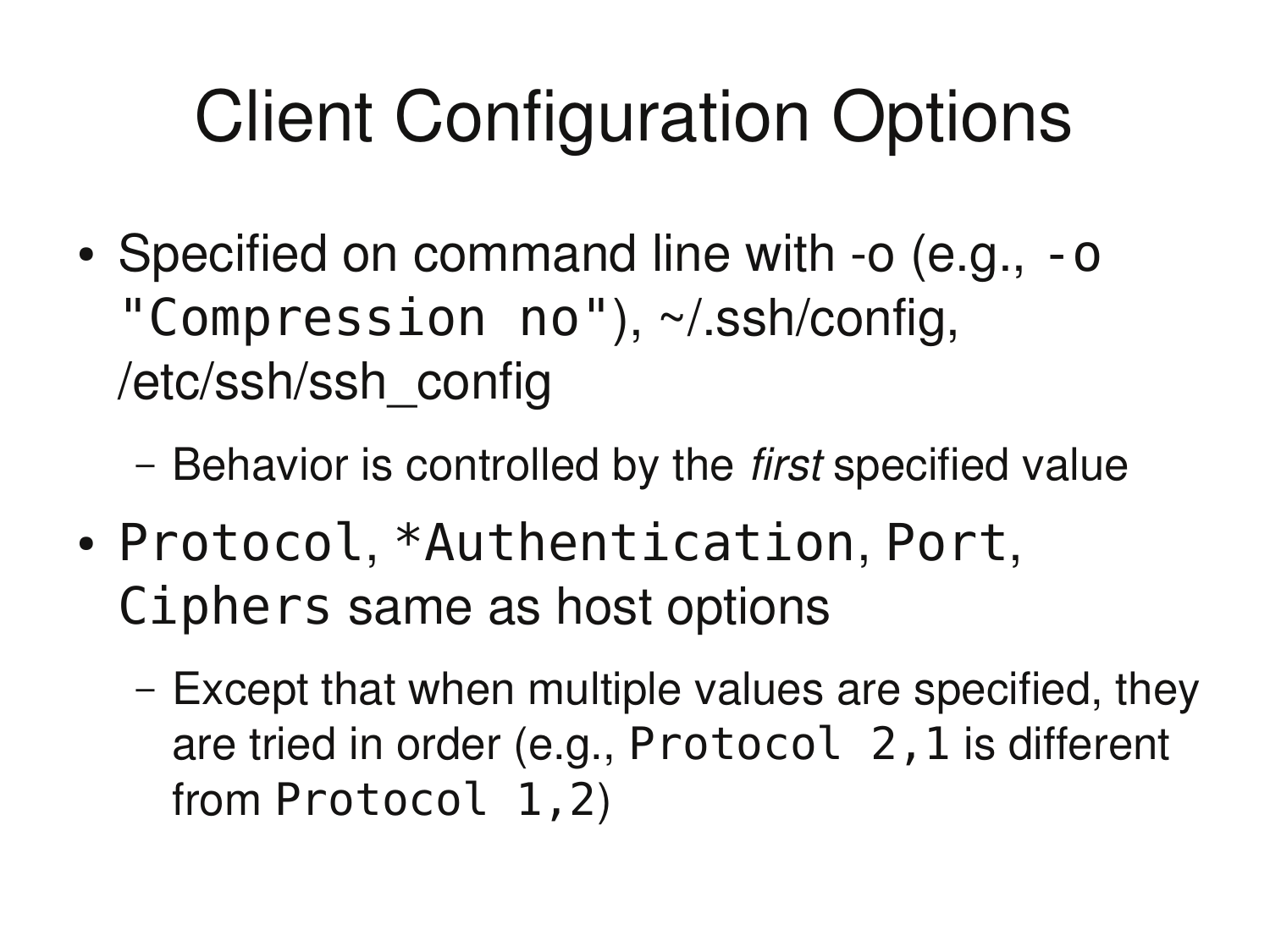# Client Configuration Options (2)

- ControlMaster yes|no|ask|auto|autoask
	- Allows multiple ssh sessions to the same host to share a single connection
	- Also specify ControlPath pathname
		- $\cdot$  e.g., ControlPath  $\sim/$ . ssh/master-%r@%h:%p)
	- http://protempore.net/~calvins/howto/sshconnection-sharing/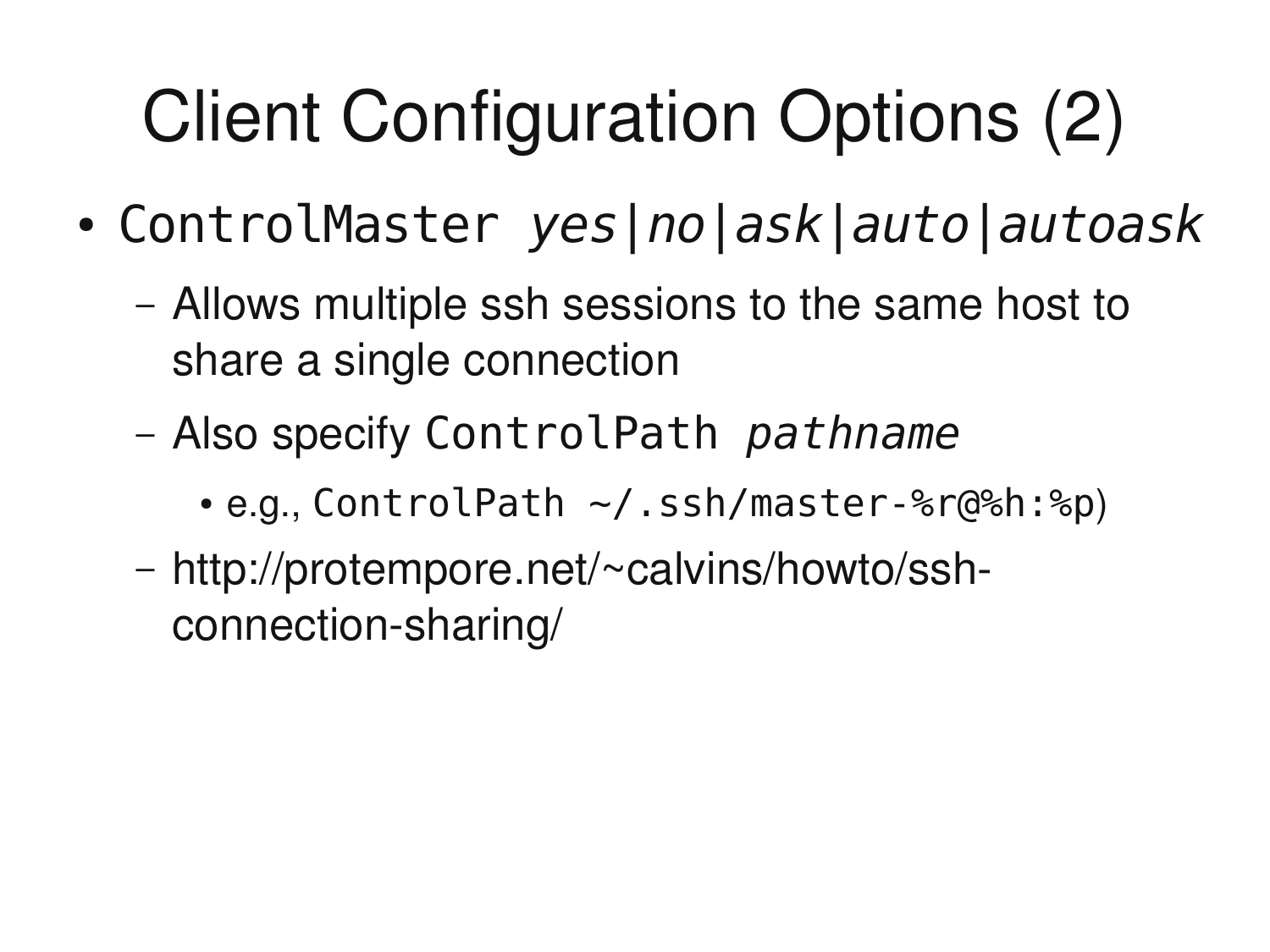# Client Configuration Options (3)

- Host pattern
	- Restricts following options (until another Host line is given) to hosts specified on command line matching pattern
	- Useful for making shortcuts to frequently-used hosts
	- If generic options desired, put a Host  $*$  line at end of config file followed by option specifications (remember, first value set for an option wins)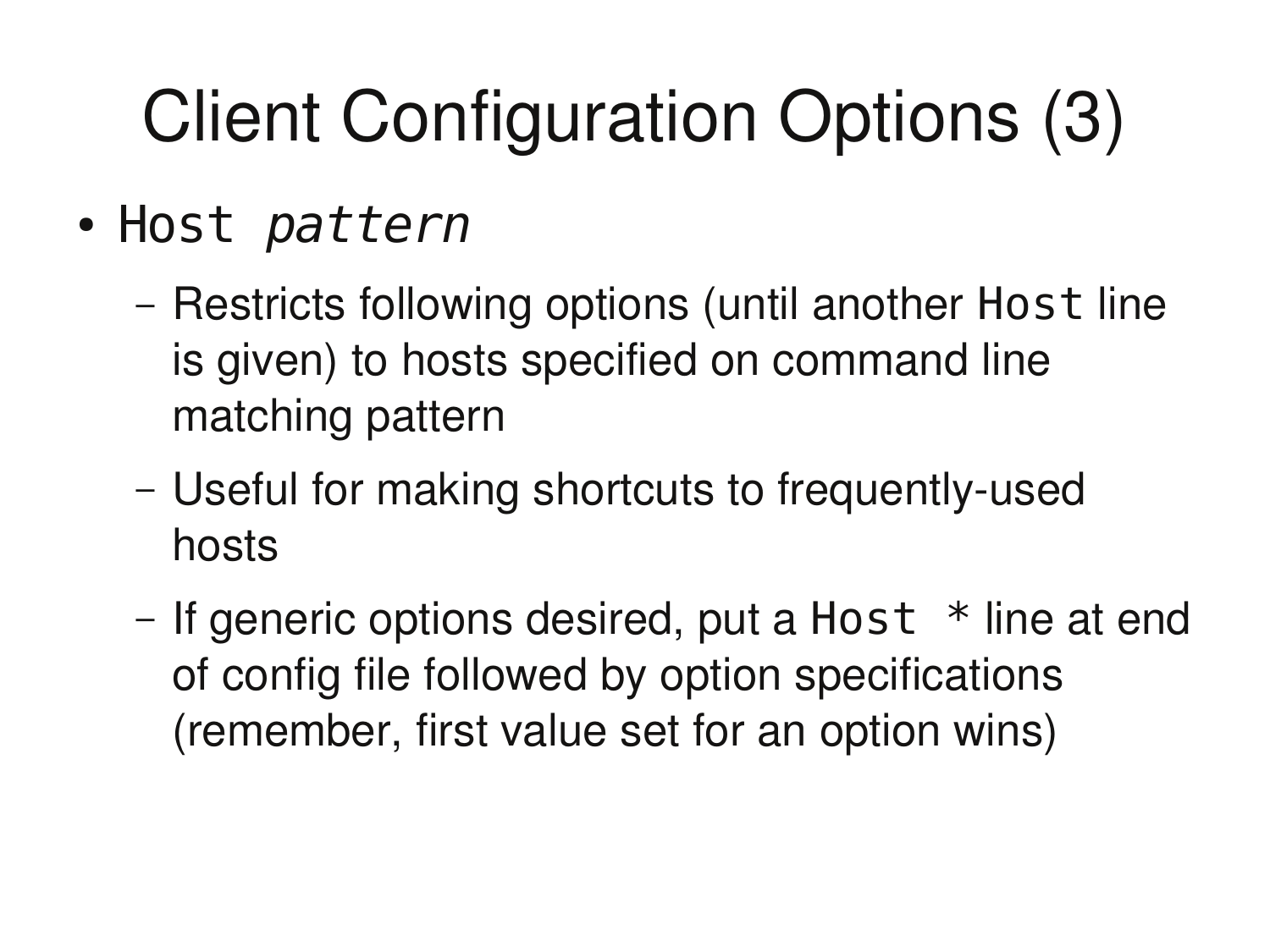# Client Configuration Options (4)

#### • Example: three hosts, plus generic options

```
Host dbserver
   HostName db.example.com
    User vkochend
    LocalForward 3306 localhost: 3306
    Compression no
Host personal
   HostName somewhere.net
    User vance
    IdentityFile \sim/.ssh/home-id rsa
    ForwardX11 yes
Host secserver
   HostName auth.example.com
   Port 842
   User root
    IdentityFile \sim/.ssh/work-id rsa
    StrictHostKeyChecking yes
Host *
    Compression yes
```